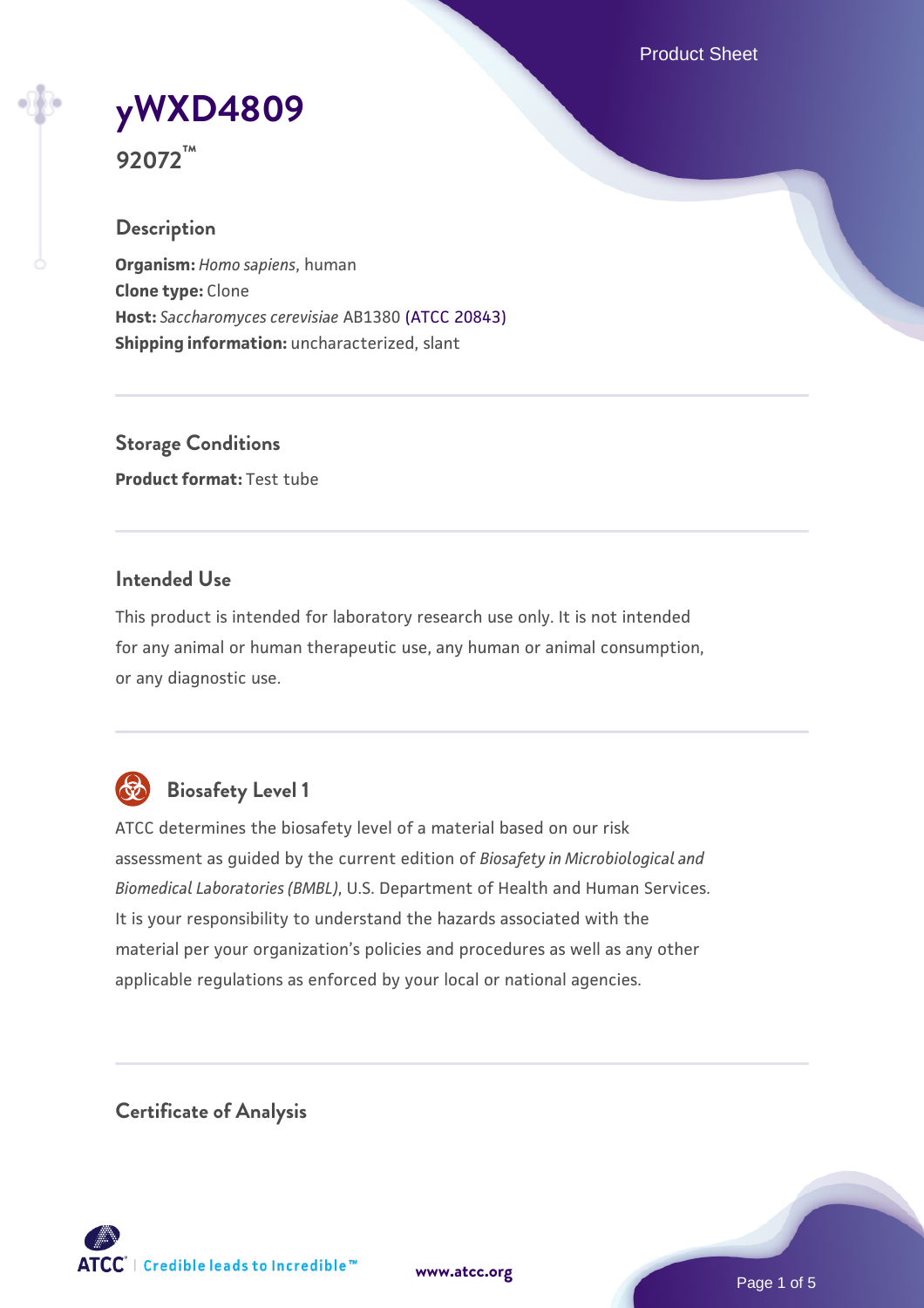## **[yWXD4809](https://www.atcc.org/products/92072)** Product Sheet **92072**

For batch-specific test results, refer to the applicable certificate of analysis that can be found at www.atcc.org.

## **Insert Information**

**Type of DNA:** genomic **Genome:** Homo sapiens **Chromosome:** X X pter-q27.3 **Gene name:** DNA Segment, single copy **Gene product:** DNA Segment, single copy [DXS3776] **Gene symbol:** DXS3776 **Contains complete coding sequence:** Unknown **Insert end:** EcoRI

## **Vector Information**

**Construct size (kb):** 205.0 **Intact vector size:** 11.454 **Vector name:** pYAC4 **Type of vector:** YAC **Host range:** *Saccharomyces cerevisiae*; *Escherichia coli* **Vector information:** other: telomere, 3548-4235 other: telomere, 6012-6699 Cross references: DNA Seq. Acc.: U01086 **Cloning sites:** EcoRI **Markers:** SUP4; HIS3; ampR; URA3; TRP1 **Replicon:** pMB1, 7186-7186; ARS1, 9632-10376

# **Growth Conditions**

**Medium:** 



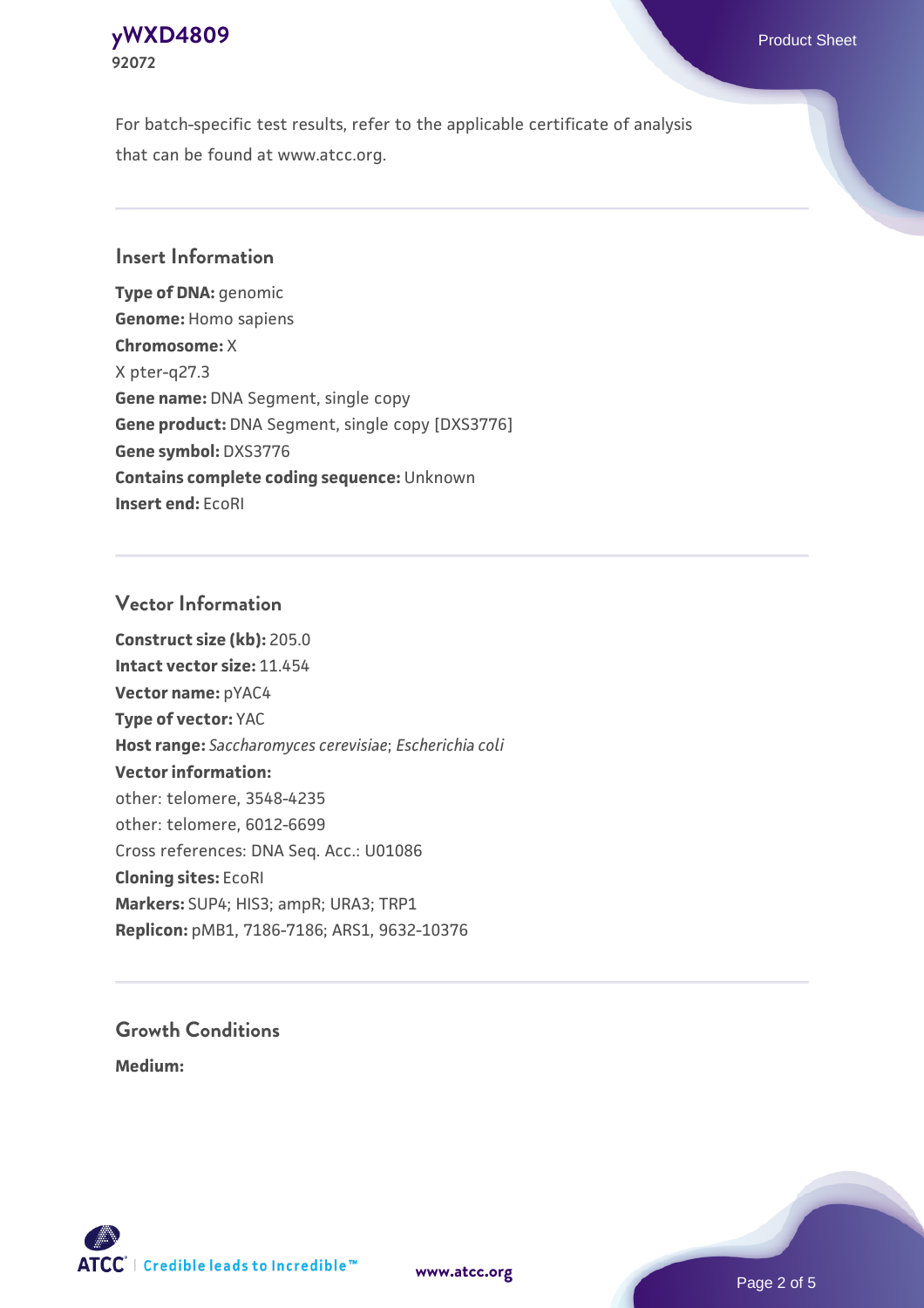#### **[yWXD4809](https://www.atcc.org/products/92072)** Product Sheet **92072**

[ATCC Medium 1245: YEPD](https://www.atcc.org/-/media/product-assets/documents/microbial-media-formulations/1/2/4/5/atcc-medium-1245.pdf?rev=705ca55d1b6f490a808a965d5c072196) **Temperature:** 30°C

#### **Notes**

More information may be available from ATCC (http://www.atcc.org or 703- 365-2620).

## **Material Citation**

If use of this material results in a scientific publication, please cite the material in the following manner: yWXD4809 (ATCC 92072)

## **References**

References and other information relating to this material are available at www.atcc.org.

#### **Warranty**

The product is provided 'AS IS' and the viability of ATCC® products is warranted for 30 days from the date of shipment, provided that the customer has stored and handled the product according to the information included on the product information sheet, website, and Certificate of Analysis. For living cultures, ATCC lists the media formulation and reagents that have been found to be effective for the product. While other unspecified media and reagents may also produce satisfactory results, a change in the ATCC and/or depositor-recommended protocols may affect the recovery, growth, and/or function of the product. If an alternative medium formulation or reagent is used, the ATCC warranty for viability is no longer



**[www.atcc.org](http://www.atcc.org)**

Page 3 of 5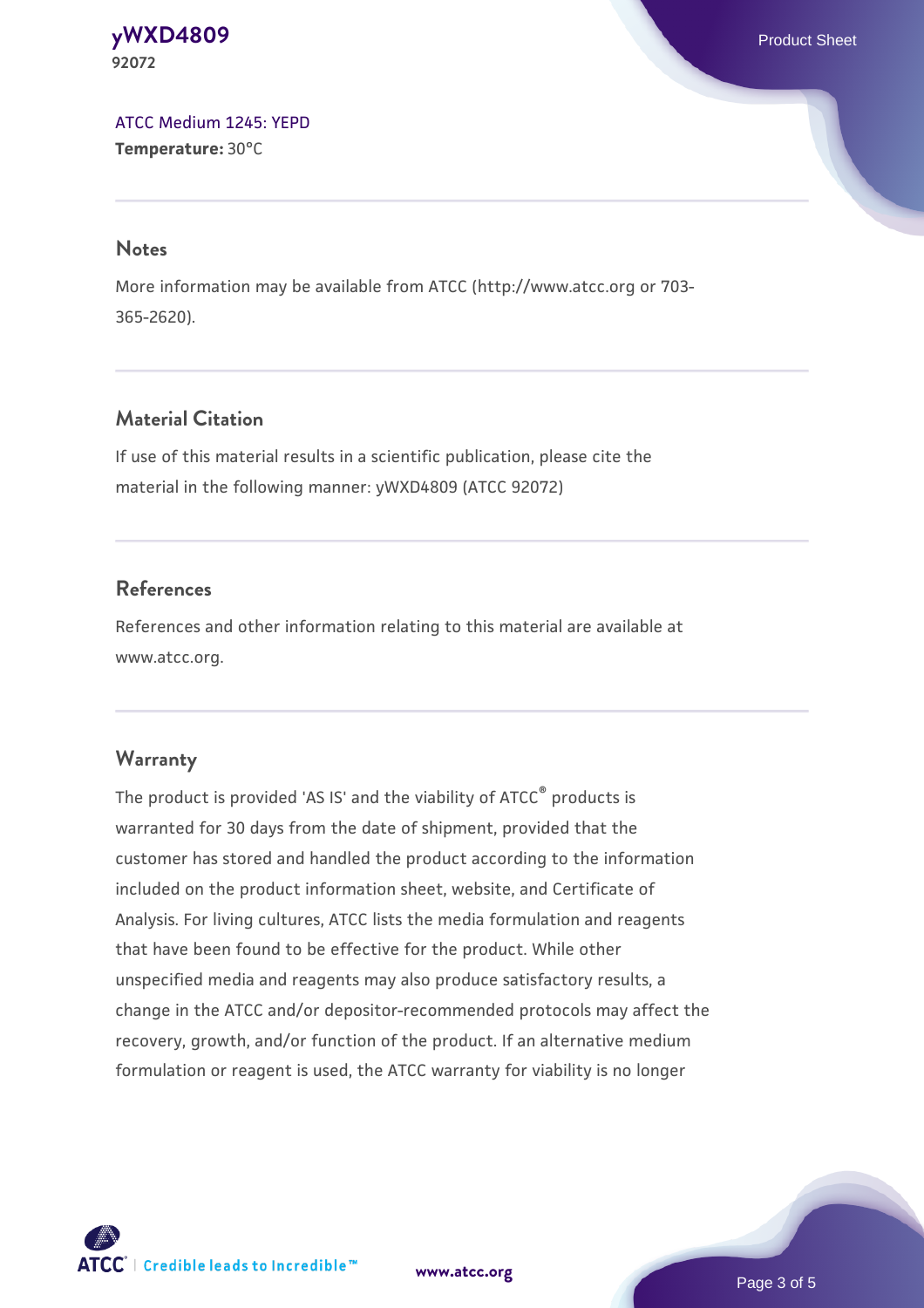**92072**

valid. Except as expressly set forth herein, no other warranties of any kind are provided, express or implied, including, but not limited to, any implied warranties of merchantability, fitness for a particular purpose, manufacture according to cGMP standards, typicality, safety, accuracy, and/or noninfringement.

#### **Disclaimers**

This product is intended for laboratory research use only. It is not intended for any animal or human therapeutic use, any human or animal consumption, or any diagnostic use. Any proposed commercial use is prohibited without a license from ATCC.

While ATCC uses reasonable efforts to include accurate and up-to-date information on this product sheet, ATCC makes no warranties or representations as to its accuracy. Citations from scientific literature and patents are provided for informational purposes only. ATCC does not warrant that such information has been confirmed to be accurate or complete and the customer bears the sole responsibility of confirming the accuracy and completeness of any such information.

This product is sent on the condition that the customer is responsible for and assumes all risk and responsibility in connection with the receipt, handling, storage, disposal, and use of the ATCC product including without limitation taking all appropriate safety and handling precautions to minimize health or environmental risk. As a condition of receiving the material, the customer agrees that any activity undertaken with the ATCC product and any progeny or modifications will be conducted in compliance with all applicable laws, regulations, and guidelines. This product is provided 'AS IS' with no representations or warranties whatsoever except as expressly set forth herein and in no event shall ATCC, its parents, subsidiaries, directors, officers, agents, employees, assigns, successors, and affiliates be liable for indirect, special, incidental, or consequential damages of any kind in connection with or arising out of the customer's use of the product. While reasonable effort is made to ensure authenticity and reliability of materials on deposit, ATCC is not liable for damages arising from the misidentification or



**[www.atcc.org](http://www.atcc.org)**

Page 4 of 5